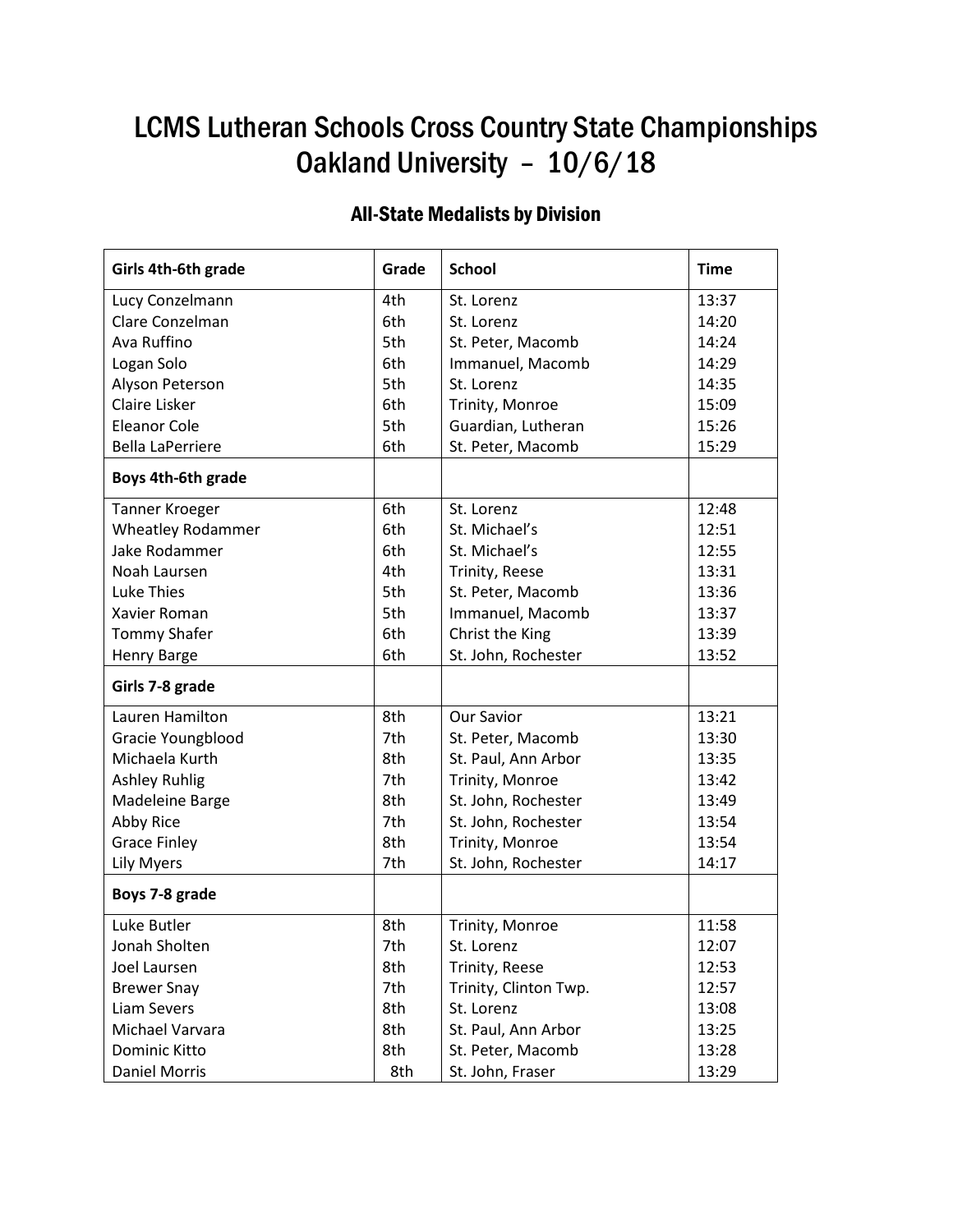## MICHIGAN LUTHERAN STATE CHAMPIONSHIPS 2018 NATIONAL MEET QUALIFIERS

### **BOYS**

#### **TOP 5 TEAMS**

St. Lorenz Immanuel, Macomb St. Peter, Macomb Trinity, Clinton Twp. Our Shepherd, Birmingham

#### **INDIVIDUAL QUALIFIERS 4-6 GRADE**

| <b>Wheatley Rodammer</b> | St. Michaels        |
|--------------------------|---------------------|
| Jake Rodammer            | St. Michaels        |
| Noah Laursen             | Trinity, Reese      |
| Tommy Shafer             | Christ the King     |
| Henry Barge              | St. John, Rochester |
| Landon Uher              | St. Paul, Ann Arbor |
| Jaxen Wourman            | St. Paul, Ann Arbor |

#### **INDIVIDUAL QUALIFIERS 7-8 GRADE**

| Luke Butler           | <b>Trinity Monroe</b>    |
|-----------------------|--------------------------|
| Joel Laursen          | <b>Trinity Reese</b>     |
| Michael Varvara       | St. Paul, Ann Arbor      |
| <b>Daniel Morris</b>  | St. John, Fraser         |
| Jack Hehl             | St. John, Rochester      |
| Carson Millspaugh     | St. Matthew, Walled Lake |
| Jacob Beltz           | St. Matthew, Walled Lake |
| <b>Tyler Wolstone</b> | St. Matthew, Walled Lake |